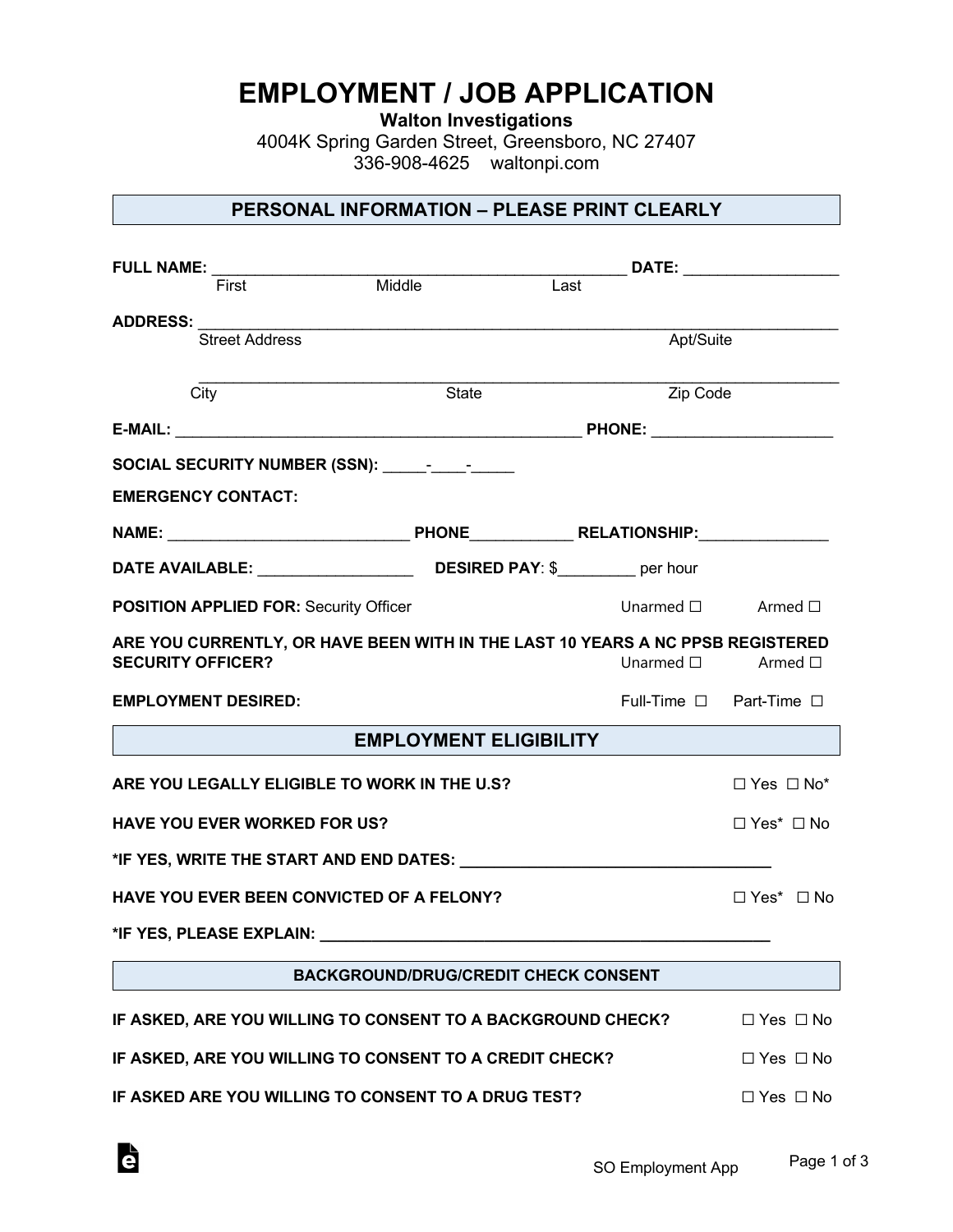## **MILITARY SERVICE**

| ARE YOU A VETERAN? $\Box$ YES $\Box$ NO | FROM:<br>TO:       |
|-----------------------------------------|--------------------|
| <b>BRANCH:</b>                          | RANK AT DISCHARGE: |
| <b>TYPE OF DISCHARGE:</b>               |                    |
| IF NOT HONORABLE, PLEASE EXPLAIN:       |                    |

G

DO YOU HAVE A COPY OF YOUR DD214? ☐ YES ☐ NO

## **EDUCATION**

| <b>HIGH SCHOOL:</b> _____________________   | CITY / STATE: _______________________                                            |
|---------------------------------------------|----------------------------------------------------------------------------------|
| FROM: _______________ TO: ________________  | GRADUATE? O YES O NO DIPLOMA: __________                                         |
| COLLEGE: ________________________________   |                                                                                  |
|                                             | GRADUATE? □ YES □ NO DEGREE: __________                                          |
| <b>OTHER:</b> _____________________________ |                                                                                  |
| FROM: _______________ TO: ________________  |                                                                                  |
| <b>OTHER:</b> _____________________________ |                                                                                  |
|                                             | FROM: _______________TO: __________________  DEGREE/CERTIFICATION: _____________ |

#### **PREVIOUS EMPLOYMENT**

| <b>EMPLOYER 1:</b><br>Company / Individual |                                                               |                                                   |  |  |
|--------------------------------------------|---------------------------------------------------------------|---------------------------------------------------|--|--|
|                                            | PHONE: ________________________                               |                                                   |  |  |
|                                            |                                                               |                                                   |  |  |
| <b>Street Address</b>                      |                                                               | Apt/Suite                                         |  |  |
| City                                       | <b>State</b>                                                  | Zip Code                                          |  |  |
|                                            | STARTING PAY: \$□ HOUR □ SALARY ENDING PAY: \$□ HOUR □ SALARY |                                                   |  |  |
|                                            |                                                               | RESPONSIBILITIES: VALUE AND THE RESPONSIBILITIES: |  |  |
| FROM: TO:                                  |                                                               |                                                   |  |  |
| <b>REASON FOR LEAVING:</b>                 |                                                               |                                                   |  |  |